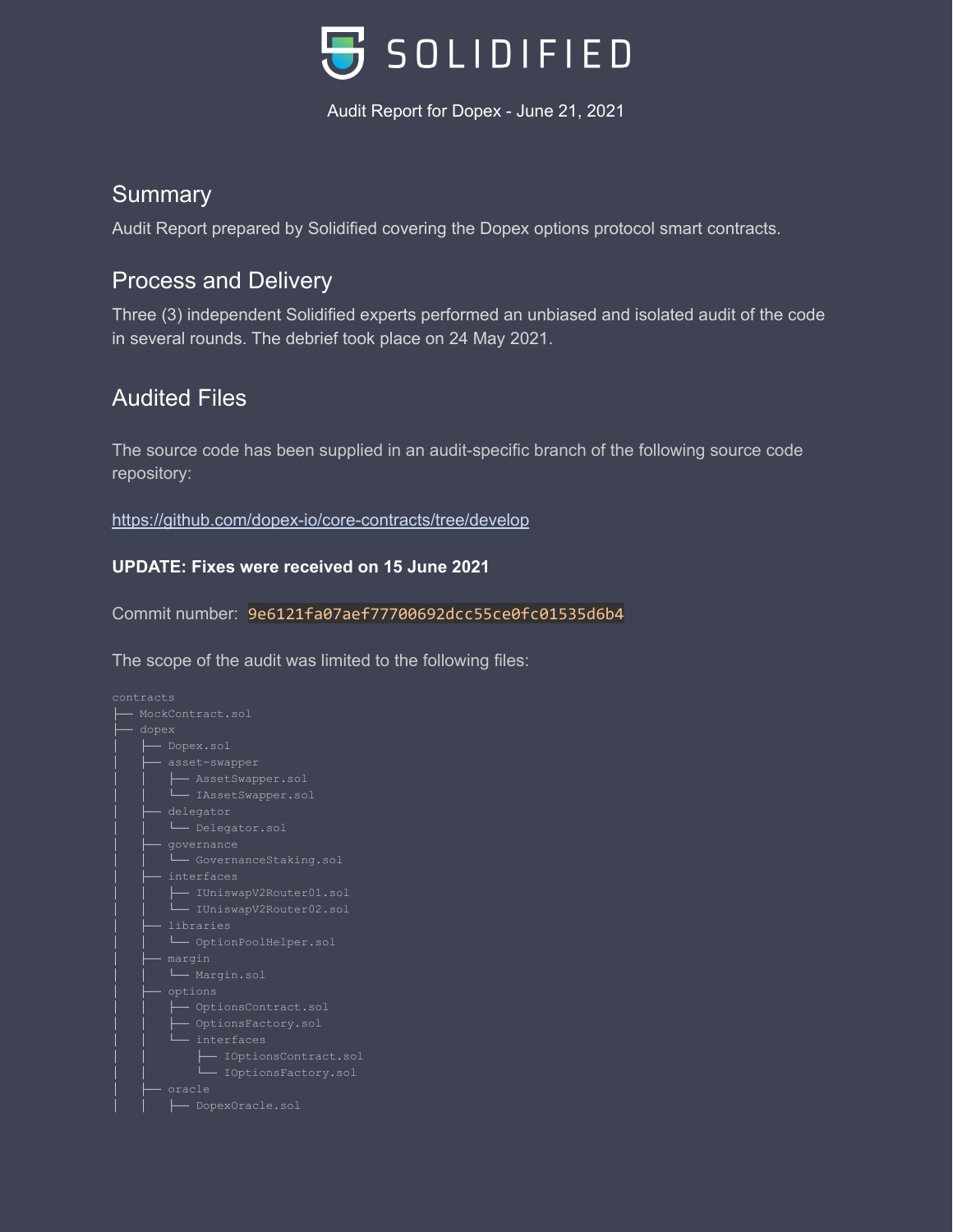



### Intended Behavior

The smart contracts implement a permissionless options protocol. Option pools are created which allow users to deposit base and quote assets. The smart contracts include a Uniswap integration, and a governance token and protocol.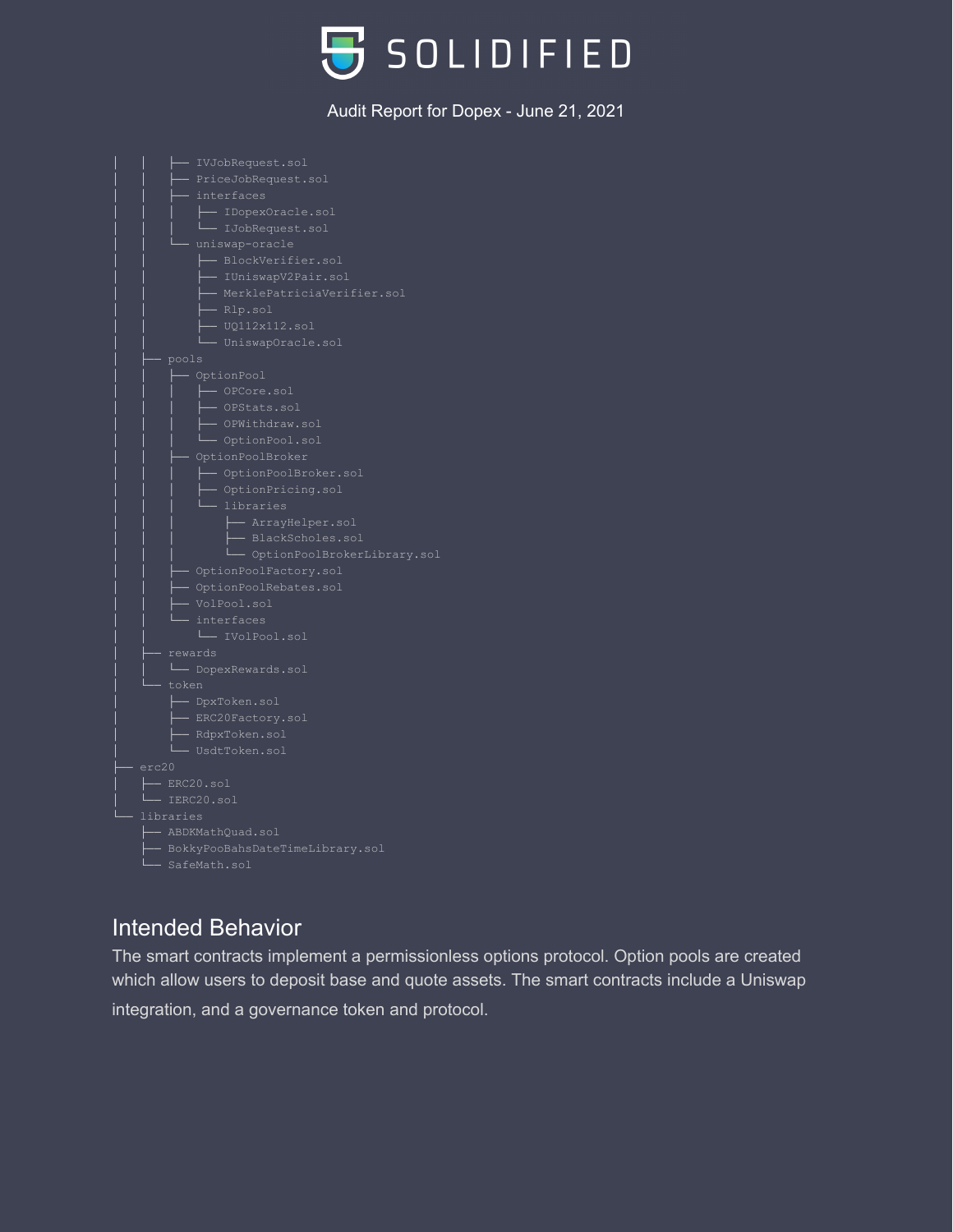

## **Code Complexity and Test Coverage**

Smart contract audits are an important step to improve the security of smart contracts and can find many issues. However, auditing complex codebases has its limits and a remaining risk is present (see disclaimer).

Users of a smart contract system should exercise caution. In order to help with the evaluation of the remaining risk, we provide a measure of the following key indicators: **code complexity**, **code readability**, **level of documentation**, and **test coverage**.

**Note, that high complexity or lower test coverage does equate to a higher risk. Certain bugs are more easily detected in unit testing than a security audit and vice versa. It is, therefore, more likely that undetected issues remain if the test coverage is low or non-existent.**

| Criteria                      | <b>Status</b> | Comment |
|-------------------------------|---------------|---------|
| Code complexity               | <b>High</b>   | -       |
| Code readability and clarity  | Low           | -       |
| <b>Level of Documentation</b> | Low           | -       |
| <b>Test Coverage</b>          | <b>Medium</b> | -       |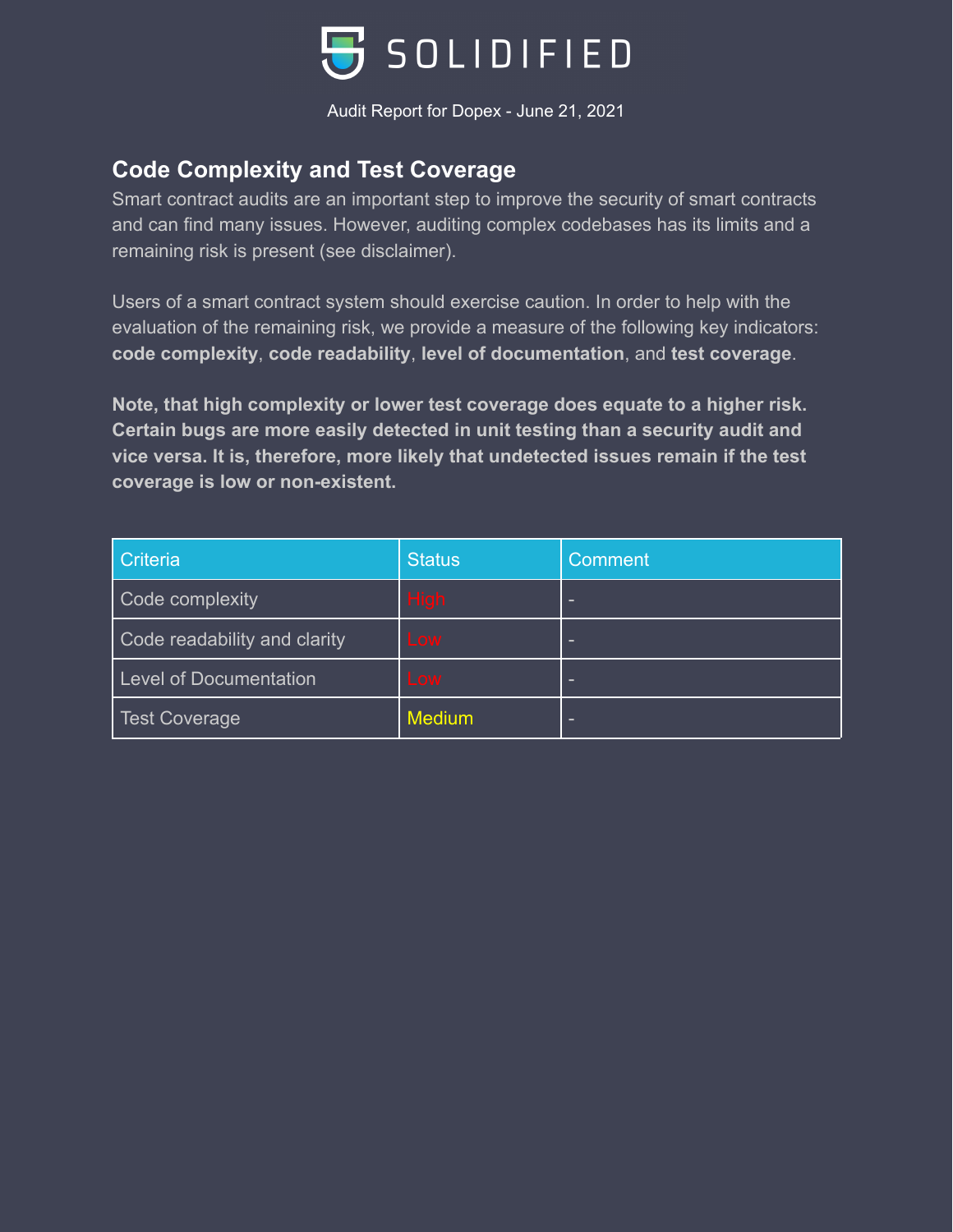

# **Issues Found**

Solidified found that the Dopex contracts contain 2 critical issues, 3 major issues, 5 minor issues, in addition to 2 informational notes.

Two general warnings have been added.

We recommend all issues are amended, while the notes are up to the team's discretion, as they refer to best practices.

| <b>Issue#</b>   | <b>Description</b>                                                                                                              | <b>Severity</b> | <b>Status</b>   |
|-----------------|---------------------------------------------------------------------------------------------------------------------------------|-----------------|-----------------|
| 1               | Complex Architecture with several parts that<br>appear unfinished                                                               | Warning         | Acknowledged    |
| $\overline{2}$  | Mathematical Implementation of Black<br>Scholes/Pricing could not be Validated                                                  | Warning         | <b>Resolved</b> |
| $\overline{3}$  | OptionPool.sol: Inability for Pool to be marked<br>ready until all previous options contracts expire<br>leads to griefing issue | <b>Critical</b> | <b>Resolved</b> |
| $\overline{4}$  | OPCore: getOrAddOptionsContract() lacks<br>access control, leading to a number of issues                                        | <b>Critical</b> | <b>Resolved</b> |
| $5\overline{)}$ | Missing checks for ERC-20 return values<br>throughout the codebase                                                              | Major           | <b>Resolved</b> |
| $6\overline{6}$ | OptionPricing.sol: Time threshold is always zero<br>and described inconsistently                                                | Major           | Acknowledged    |
| $\overline{7}$  | Protocol is unsafe with ERC-777 tokens and<br>susceptible to malicious ERC-20<br>implementations                                | Major           | <b>Resolved</b> |
| 8               | DpxToken.sol and OPStats.sol: Potentially<br>unbounded loop iteration                                                           | Major           | Acknowledged    |
| 9               | IVJobRequest.sol and PriceJobRequest.sol:<br>Chainlink oracles shadow superclass oracle<br>address                              | <b>Minor</b>    | Acknowledged    |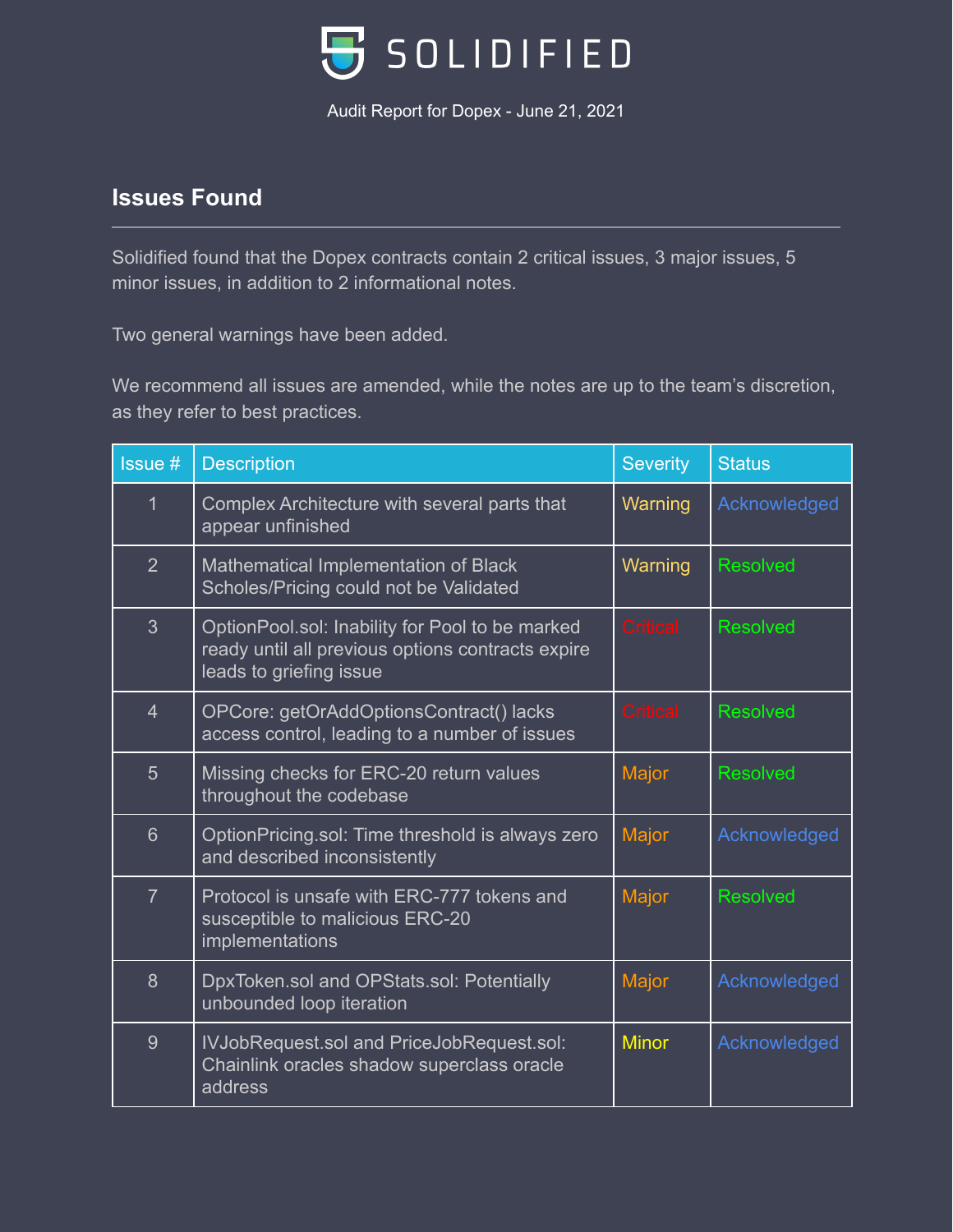

| 10              | Order of arithmetic operation may decrease<br>precision                                    | <b>Minor</b> | Acknowledged    |
|-----------------|--------------------------------------------------------------------------------------------|--------------|-----------------|
| 11              | assetSwapper.sol: Payable function may lead to<br>stuck ETH, since it does not process ETH | <b>Minor</b> | <b>Resolved</b> |
| 12 <sub>2</sub> | Dopex.sol: Governance operations lack zero<br>checks                                       | <b>Minor</b> | <b>Resolved</b> |
| 13              | OptionPricing.sol: Penalties tracker is never<br>used                                      | <b>Minor</b> | <b>Resolved</b> |
| 14              | <b>Duplicate Libraries</b>                                                                 | <b>Note</b>  | <b>Resolved</b> |
| 15              | OPWithdraw.sol: Contract inherits unnecessary<br>contracts                                 | <b>Note</b>  | <b>Resolved</b> |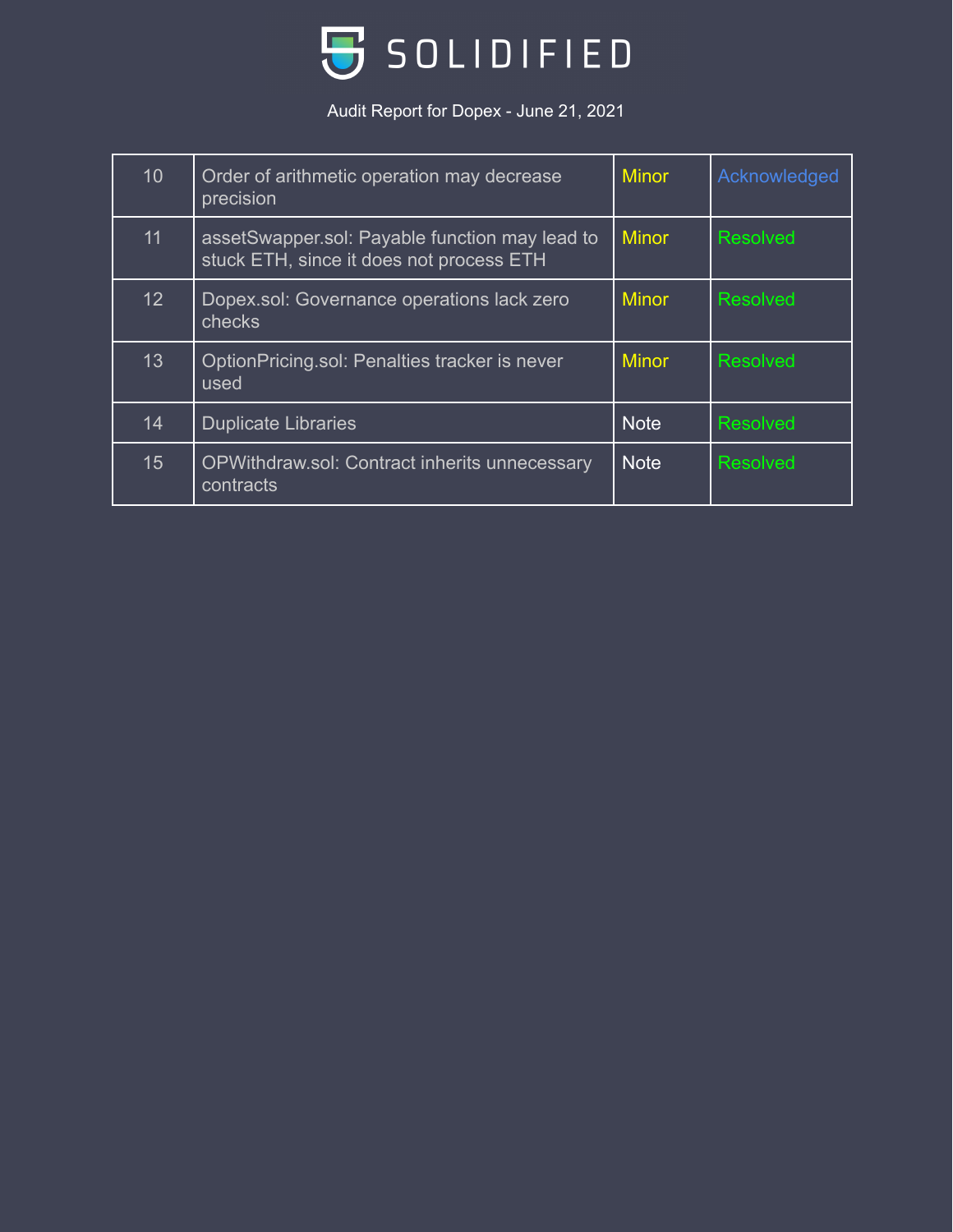

# **Warnings**

# **1. Complex Architecture with several parts that appear unfinished**

The code organization is very complex, leading to a large number of contracts with a complex inheritance tree (which is a cyclic graph in places). In several places, this seems to be the result of architectural changes. There are also a number of unused constructs (see issues below), contradictory or unrelated comments, and hard-coded values. Whilst the protocol seems well thought out, the implementation seems unfished and not ready for deployment. One particular component that seems unfinished is the governance module. Whilst there are many governance-only functionalities, it is unclear who can call these since the governance contract is unimplemented.

### **Recommendation**

Consider simplifying the overall architecture and targeting a staged release.

### **Update**

Team reply: "*We have simplified the overall platform code architecture a lot since the recommendation and have also added a Timelock contract for governance functions. The code still remains fairly complex due to the complexity of the platform.*"

# **2. Mathematical Implementation of Black Scholes/Pricing could not be Validated**

The mathematical model used by the options protocol has not been specified outside the codebase. It has therefore not been possible for the auditor team to verify that the implementation corresponds to the specification. The overall arithmetic implementation uses a number of hard-coded constants and has a large number of deeply nested equations. A substantial risk, therefore, remains, in terms of the validity of the implementation. This applies particularly to the pricing model implemented in OptionPricing.sol.

### **Recommendation**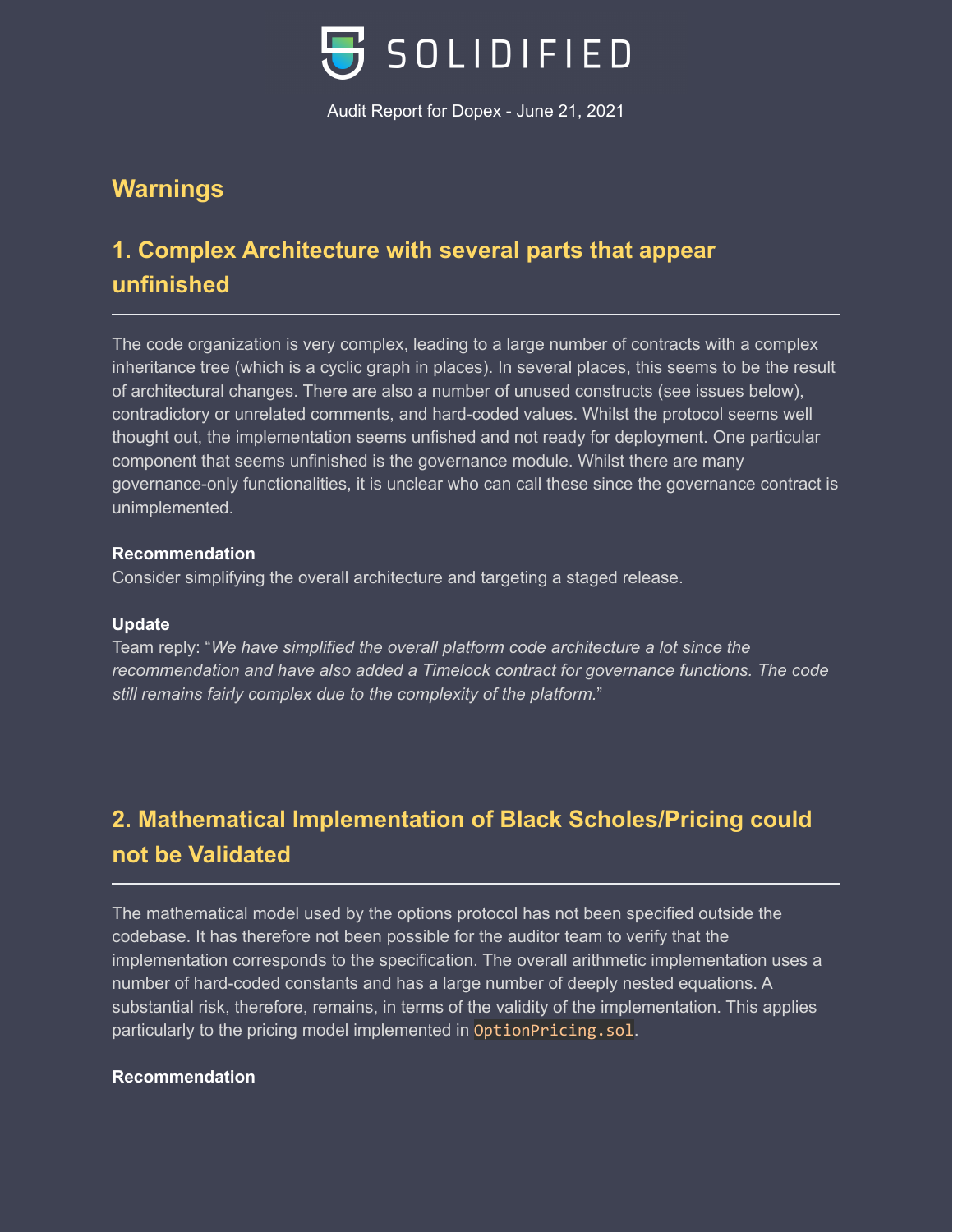

Consider providing a clear specification for the mathematical model, using a cleaner nesting model with well-named constants. It is also often a good idea to generate Solidity math implementations from a higher-level programming language, for example, a Python script, particularly when the safeMath library is used.

### **Update**

Team reply: "*We have added comments and references through the solidity black scholes library. The black scholes model is sufficiently complicated and hence the code to implement it is too. The hard coded values are used for computations in the formula in Solidity (and other programming languages).*"

The fact that an OptionPool contract cannot be marked as ready until all contracts in the previous epoch are manually set to expire can be griefed by endlessly entering into low-value options each epoch that cost more in gas to execute than the amount redeemed from their vaults. Even with the minimumOptionPrice guard, this can create an arbitrary gas burden to finalize an epoch.

### **Recommendation**

The functionality should be modified such that the entire pool's funds are not locked from withdrawal if not all previous contracts have been manually marked as expired.

### **Update**

Team reply: "*We have changed the way collateral is locked into an options contract. Since the OptionPool is the only contract that is able to interact with the OptionsContract (to create state changes), we have made it so that the OptionPool tracks collateral locked in for each OptionsContract. This way redeeming of the vault balance is not needed and hence it eliminates the requirement of expiring option contracts completely*"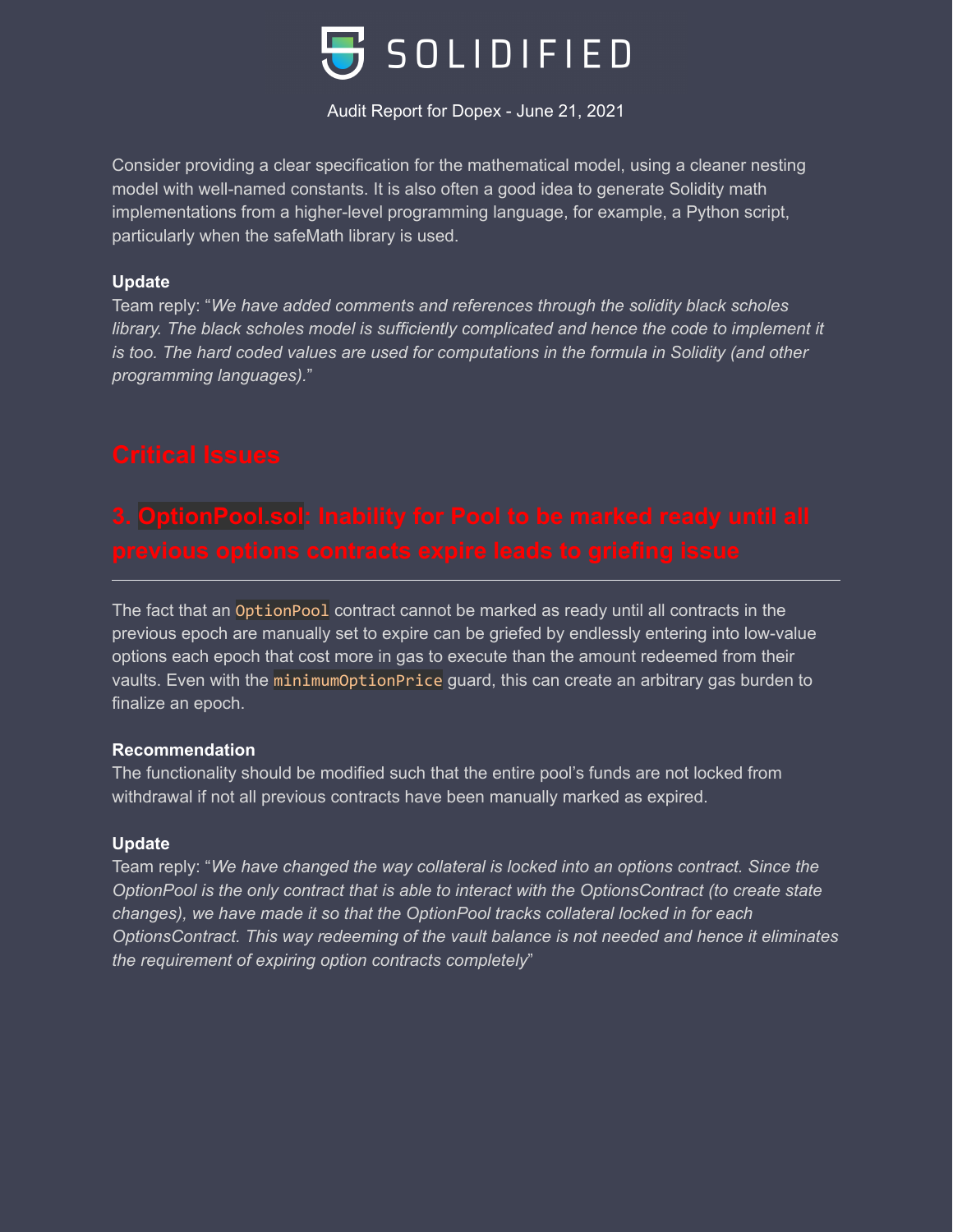

The function getOrAddOptionsContract() is completely unprotected and can be called by anyone. This could be exploited in a grievance attack, by someone adding a large number of option contracts without providing collateral, and rendering the epoch unrealizable due to making redeemVaultBalance() revert. This is particularly critical since option contract ids can collide meaning several option contracts with the same base- and quote assets cannot exit for the same timeframe.

### **Recommendation**

Limit the function to be only callable from the broker contract.

# **Major Issues**

# **5. Missing checks for ERC-20 return values throughout the codebase**

Throughout the codebase, the ERC-20 return values are ignored when making token transfers. Instead, the code assumes that ERC-20 token implementations revert on error. However, this is not always the case and there are a large number of tokens that return false instead of reverting.

This is an issue when interacting with external tokens.

### **Recommendation**

It is recommended to check the return value of token transfers or use OpenZeppelin's SafeERC20 extension.

# **6. OptionPricing.sol: Time threshold is always zero and described inconsistently**

The variable timeThreshold is never initialized and always remains zero, resulting the following statement used when a quote is proposed never applying: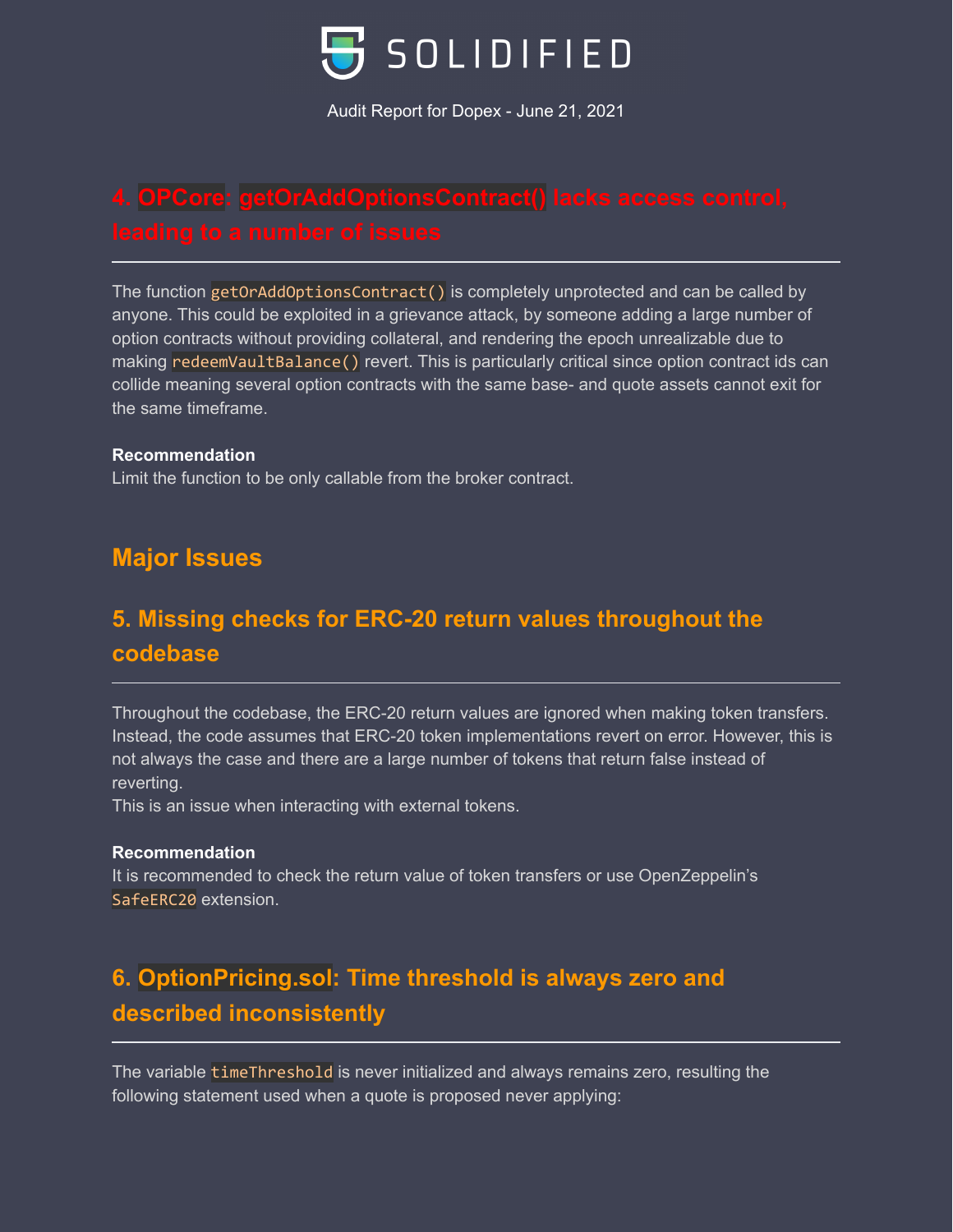

### if (timeThreshold >

block.timestamp.sub(proposedQuotes[msg.sender][\_optionPool].lastUpdated))

In addition, the comment in the variable declaration does not match the comment in the use of the variable, casting doubts on its purpose.

### **Recommendation**

initialize the variable and clarify its usage.

### **Update**

Team reply: "*The OptionPricing contract is a work in progress and this variable is not finalised and may not exist in the final version of the contract.*"

# **7. Protocol is unsafe with ERC-777 tokens and susceptible to malicious ERC-20 implementations**

The protocol makes several calls to external tokens that are susceptible to reentrancy vulnerabilities due to state changes after the external call. This makes the protocol unsafe in conjunction with ERC-777 tokens due to the hooks that may be used to inject code and more vulnerable to malicious tokens. Note, that not all side effects of malicious token implementations are avoidable but preventing reentrancy protection would significantly reduce the risk.

Reentrancy is an issue in the following functions:

```
OptionsContract.addERC20Collateral()
OPWithdraw.emergencyWithdrawFromPool()
OptionsContract.purchase()
```
### **Recommendation**

Avoid state changes after external calls to untrusted code or implement a reentrancy guard.

# **8. DpxToken.sol and OPStats.sol: Potentially unbounded loop iteration**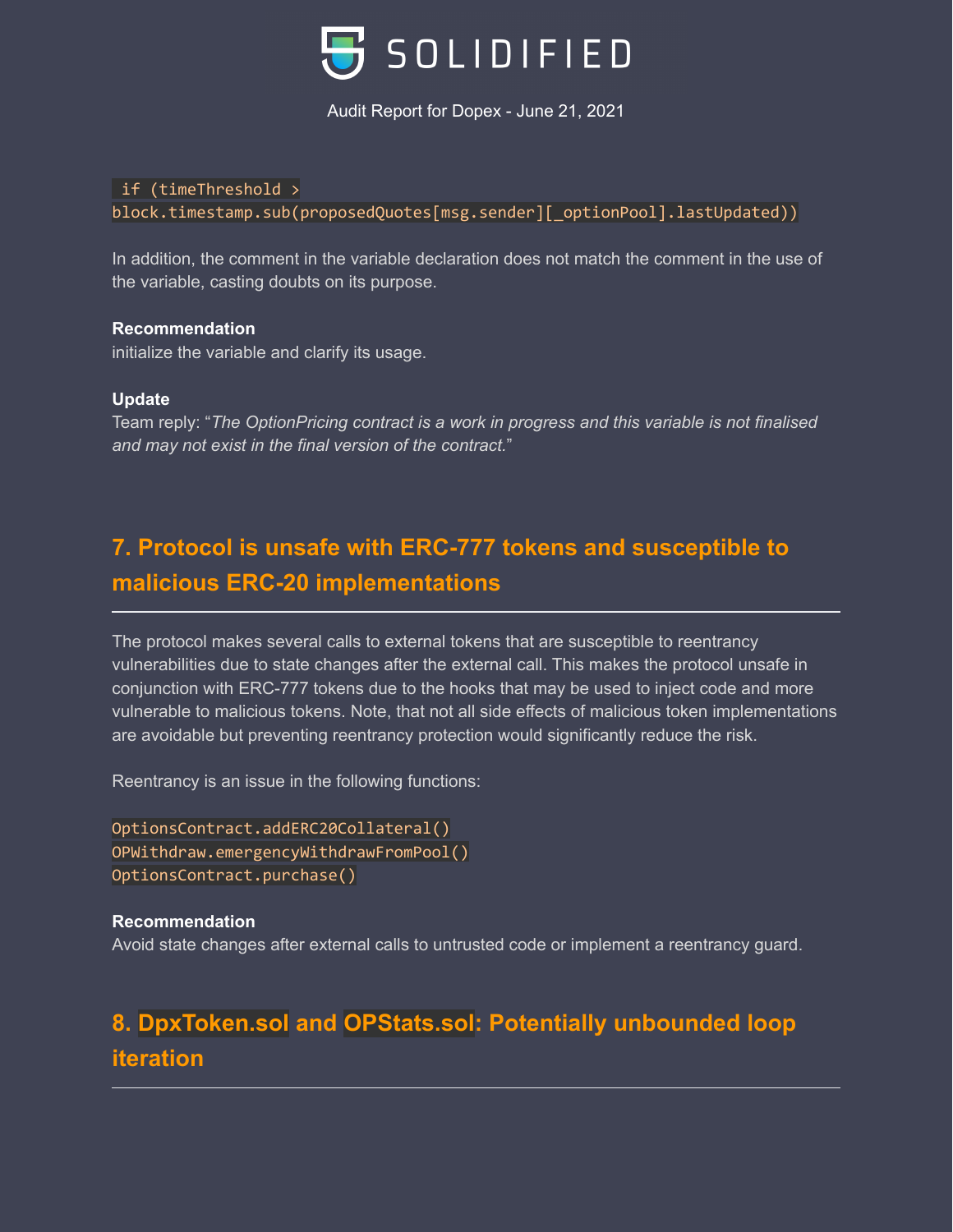

\_moveDelegates() in DpxToken and various functions in OPStats iterate over loops that can potentially become unbounded depending on user behavior, causing the calling code to be unable to execute.

### **Recommendation**

Implement clear bounds for functions that loop over a range to ensure there is no scenario where the function can fail to execute.

### **Update**

Team reply: "*The OPStats functions do not face unbounded loop issues as they are based of a checkpoint system and as such the loop in regular conditions will never iterate for more than 2 iterations. The \_moveDelegates() function in the DpxToken contract comes from the Sushi Token (which in turn comes from the Compound token). These additional functions were to be used in governance and are currently placeholders until we have finalised our governance mode.*"

### **Minor Issues**

# **9. IVJobRequest.sol and PriceJobRequest.sol: Chainlink oracles shadow superclass oracle address**

The two contracts inherit from ChainlinkClient but shadow the oracle state variable. Whilst this seems to have no adverse effect on the way the oracle is invoked by specifying the oracle address explicitly, it means that the underlying oracle address is never initialized, which could lead to some oracle methods not functioning as expected.

### **Recommendation**

Consider setting the superclass oracle address and changing the variable name to avoid shadowing for better maintainability.

### **Update**

Team reply: "*The DopexOracle contract will undergo an overhaul once our L2 porting is complete*"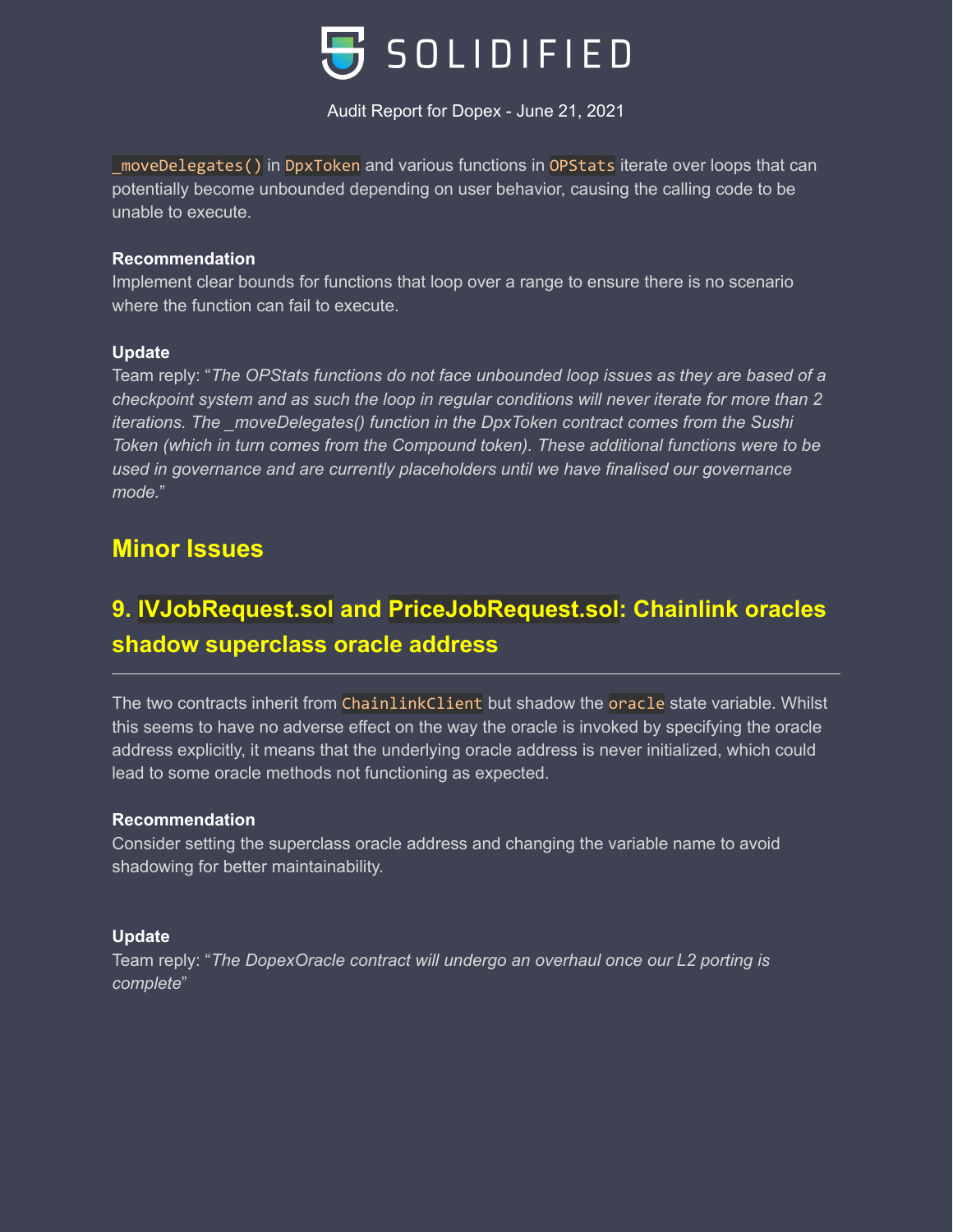

### **10. Order of arithmetic operation may decrease precision**

Throughout the codebase, multiplications are performed on the result of division. In integer arithmetic, this decreases the precision slightly. In some of these cases, the operations are performed over several lines of code and the small decrease in efficiency might be acceptable for improved readability. However, in other cases, the operation is performed in a single statement and reversal would not affect readability.

### **Recommendation**

Consider reversing the order of operations to increase precision where appropriate.

### **Update**

Team reply: "*We were unable to find this issue in our codebase.*"

# **11. assetSwapper.sol: Payable function may lead to stuck ETH, since it does not process ETH**

The function swapAsset() is declared payable. However the function does not allow swapping ETH, nor does the contract provide a means of withdrawing any ETH sent to it, meaning that any ETH sent to this contract will be stuck.

The comment

// Trade 2: Execute swap of the ERC20 token back into ETH on Sushiswap to complete the arb

indicates that this might be due to code reuse from a different source.

### **Recommendation**

Consider removing the payable keyword.

# **12. Dopex.sol: Governance operations lack zero checks**

The functions setting various essential parameters by the governance contract do check for address(0). This is not an important issue, since most operations can be undone, however in the case of setGovernanceContract(), an address(0) parameter would irrevocably disable governance.

### **Recommendation**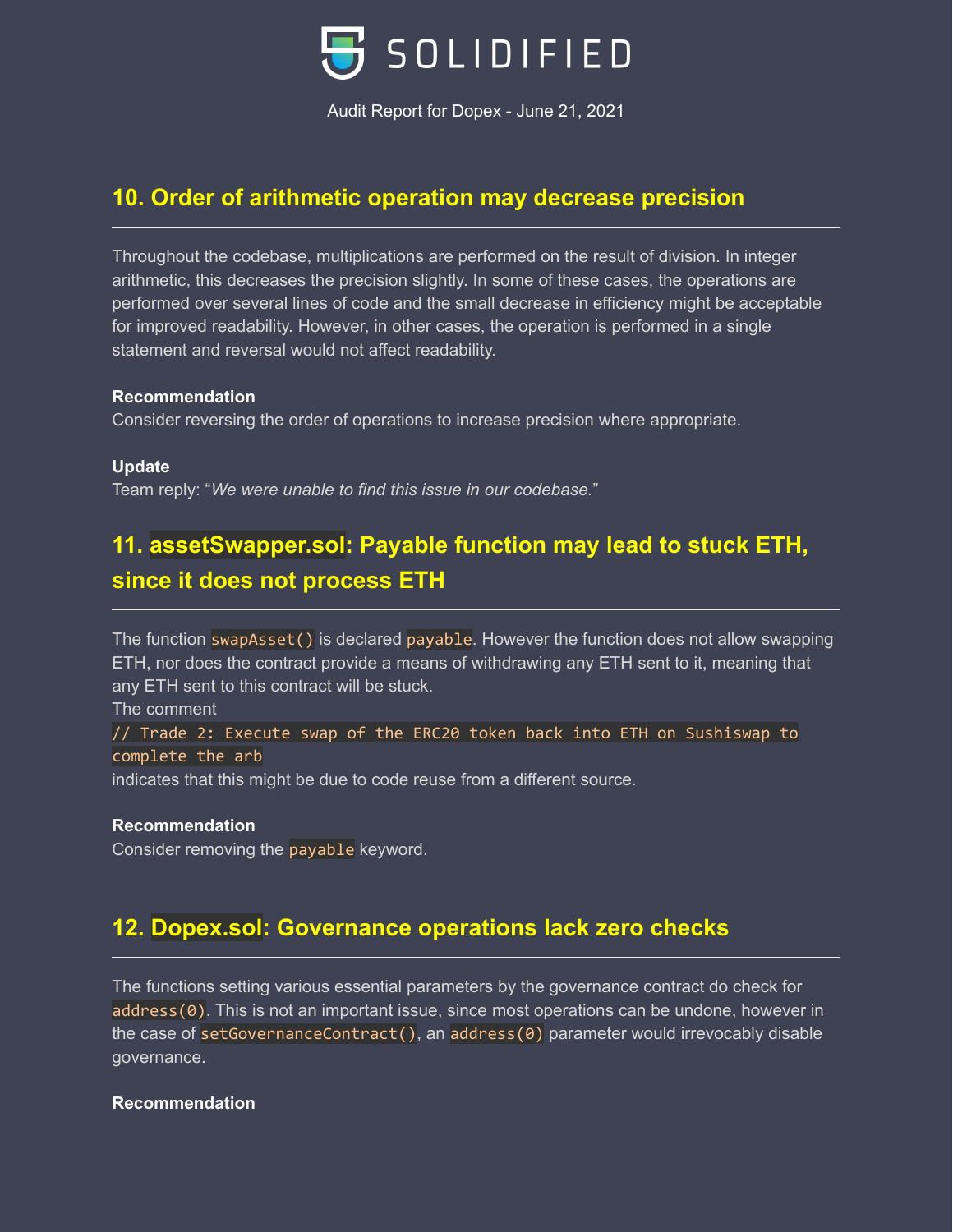

Consider adding zero checks, at least in setGovernanceContract().

# **13. OptionPricing.sol: Penalties tracker is never used**

The mapping of penalties is incremented if a user proposes after the threshold, however, the penalty "score" is never used. The mapping does not have an access modifier, so by default is private.

### **Recommendation**

Consider either removing the penalty tracker or implement the restrictive consequences on-chain.

### **Informational Notes**

### **14. Duplicate Libraries**

The codebase includes duplicate libraries. Several versions of SafeMath and ERC20 base implementations are included. This increases the complexity of the codebase and complicates maintainability.

### **Recommendation**

Consider cleaning up the codebase to use a single version of libraries for improved maintainability.

## **15. OPWithdraw.sol: Contract inherits unnecessary contracts**

The OPWithdraw contract inherits from both the OPCore and OPStats. This is unnecessary as OPStats inherits OPCore.

### **Recommendation**

Consider removing unnecessary inheritance.

### **Disclaimer**